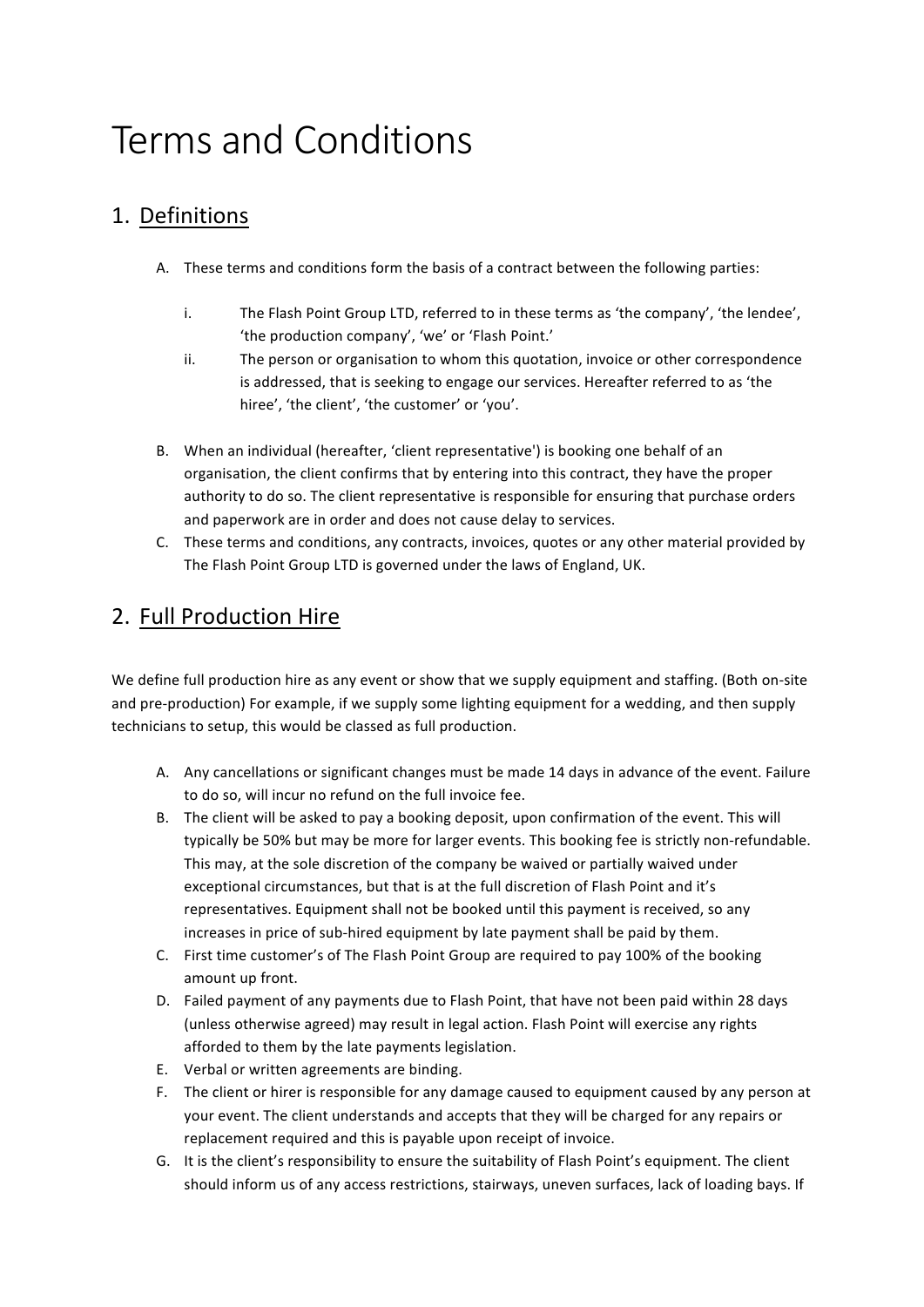equipment cannot safely and reasonable be brought into an event, the client shall be liable for the full booking fee without refund.

- H. Flash Point is not liable for any damage to property caused by attendees, contractors, non-Flash Point employees and the general public.
- I. The client is to provide reasonable parking provisions for Flash Point and any sub-contractors, freelancers or employees that may require it. Any parking fines received by Flash Point on their vehicles, just before, during and immediately after the clients event, shall be paid by the client.
- J. All events should have adequate public liability insurance. The client must be able to produce a copy of their public liability, professional indemnity or other relevant insurance reasonably required, upon demand.
- K. We reserve the right to substitute equipment for similar or better models, due to availability.

#### 3. Dry Hire

We define dry hire as the just a piece or set of equipment hired from us, without technicians or project management.

- A. All terms listed above in section 2 apply to dry hire as well, unless otherwise noted below.
- B. Any damage to Flash Point's equipment during the hire period, will be fully paid for by the client on a like-for-like basis
- C. Extensions of equipment hire, should be agreed as early as possible. The company will always endeavour to charge the same day/ week rate that you paid previously, but this will depend on equipment and availability and as such cannot be guaranteed.
- D. Equipment returned late shall be charged to the client at the weekly rate applicable and is due within 14 days of receipt of invoice.
- E. In addition to sub-section 3d, in the event that we cannot fulfil another order due to the clients late return, the client shall be responsible for any costs of hiring in replacement equipment.
- F. All liability for the correct and safe rigging, operation and transport of equipment, is the responsibility of the hirer.
- G. The hirer must notify Flash Point within 24 hours of a fault occurring. If this condition is not met, we shall not be liable for a refund or replacement.
- H. We will always do our best to deal with any equipment that may stop working, whilst on a hire. We will usually try to get a replacement fixture with you at as early stage as possible but if this is not a viable option, we shall refund pro rata.
- I. If equipment is not available for delivery or collection when our courier, technician or third party transport company arrives to drop off or collect the equipment, at the agreed time and place,
- J. Should the Flash Point Group have reasonable suspicions that a hirer is not using the equipment in a safe, appropriate and legal way, the equipment hire and contract may be terminated immediately by Flash Point. In this case, the hirer is still liable for paying any remaining invoices and no refunds shall be issued.
- K. All equipment remains the property of The Flash Point Group LTD. The client is responsible for ensuring it's safety, security and functionality at all times. The client shall not sub-lease, loan or otherwise use the equipment, accept in the location agreed with Flash Point.